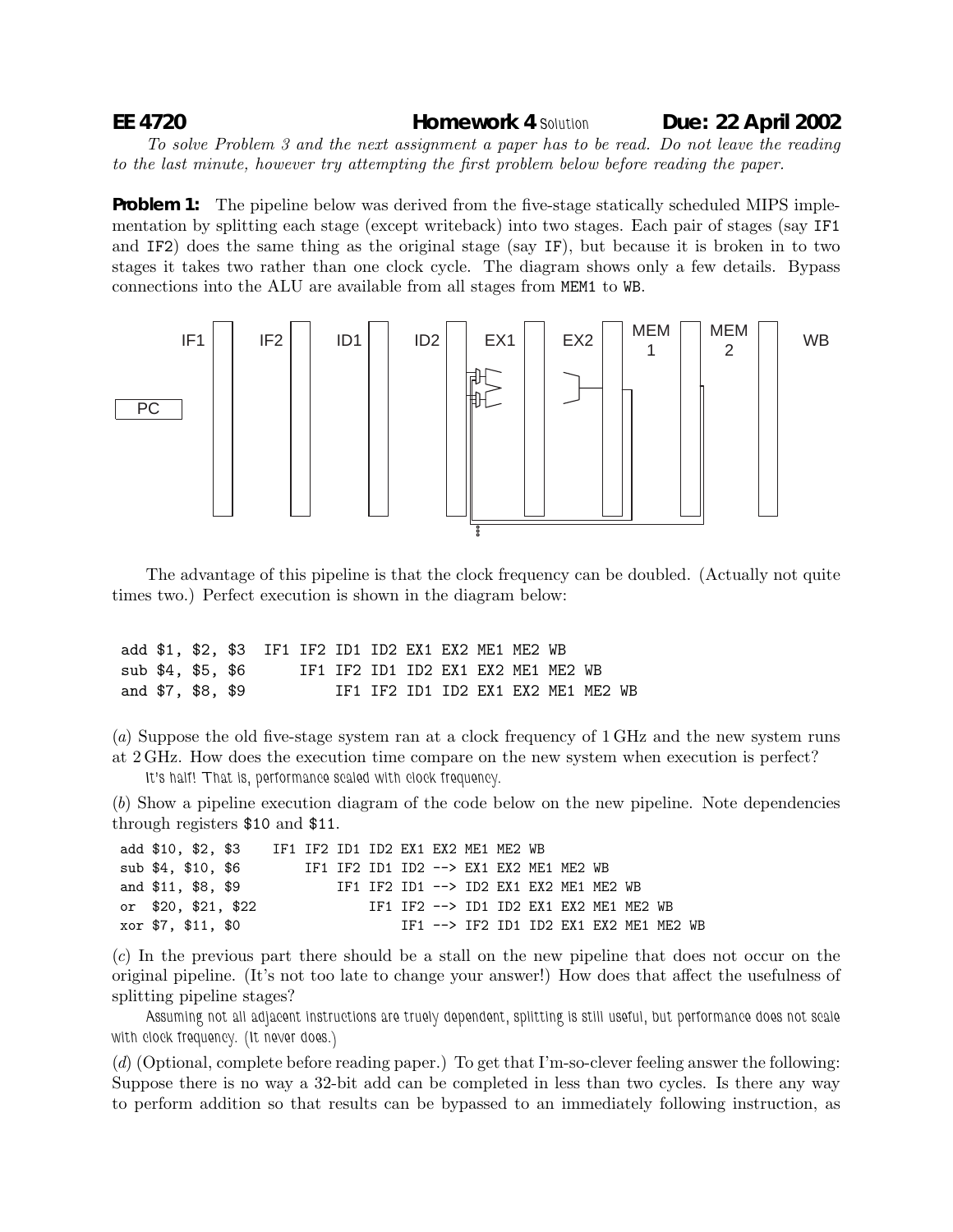in the example above, but without stalling? The technique must work when adding any two 32 bit numbers. *Hint: The adder would have to be redesigned.* (A question in the next homework assignment revisits the issue.)

*Split the ALU in to sixteen-bit parts and bypass the low and high parts separately.*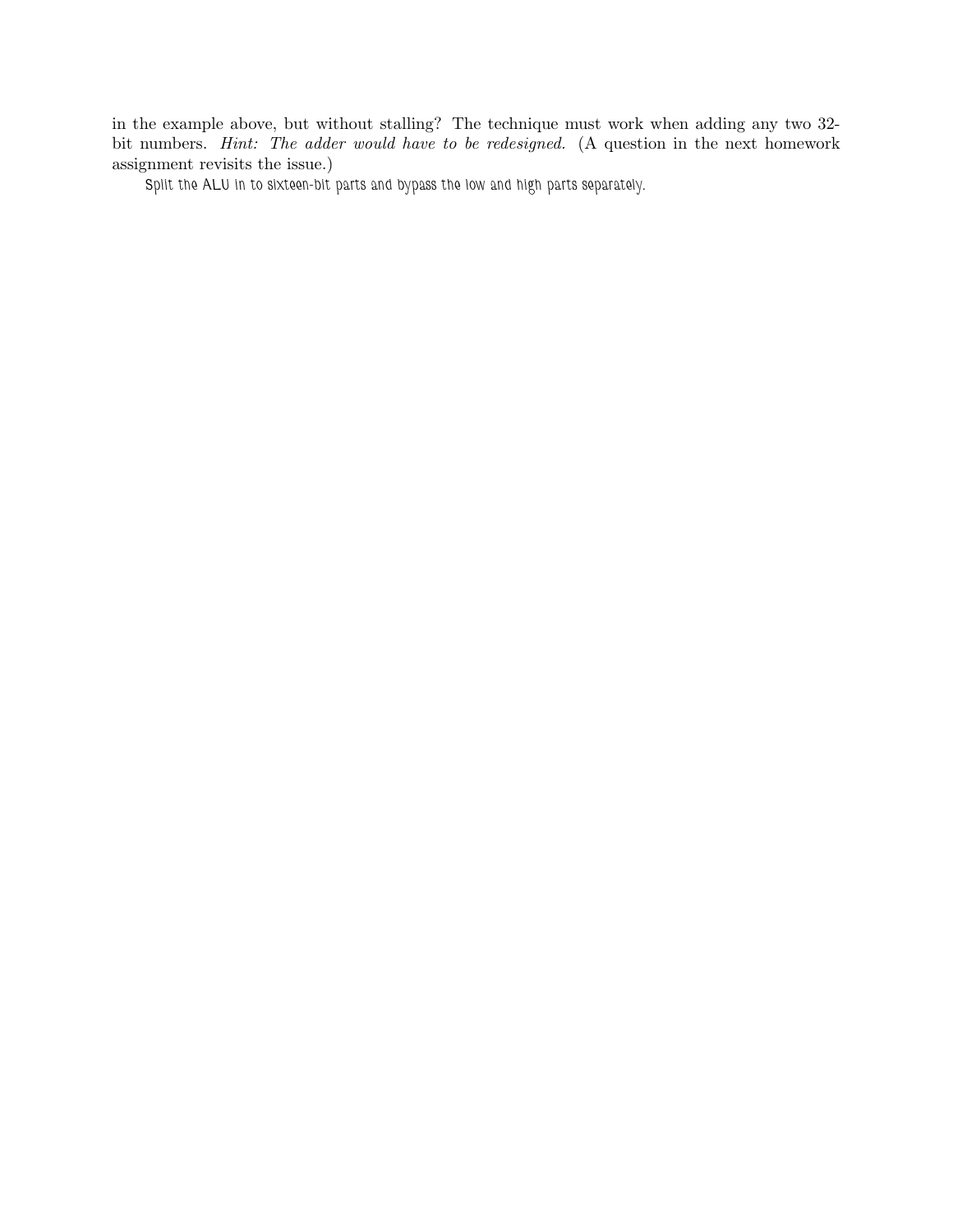**Problem 2:** *Note: The following problem is similar to one given in the Fall 2001 semester, see* <http://www.ece.lsu.edu/ee4720/2001f/hw03.pdf> *(the problem) and*

[http://www.ece.lsu.edu/ee4720/2001f/hw03\\_sol.pdf](http://www.ece.lsu.edu/ee4720/2001f/hw03_sol.pdf) *(the solution). For best results do not look at the solutions until you're really stuck. This problem below uses MIPS instead of DLX and is for Method 3 instead of Method 1.* The code below executes on a dynamically scheduled four-way superscalar MIPS implementation using Method 3, physical register numbers.

- Loads and stores use the load/store unit, which consists of segments L1 and L2.
- The floating-point multiply unit is fully pipelined and consists of six segments, M1 to M6.
- The usual number of instructions (for a 4-way superscalar machine) can be fetched, decoded, and committed per cycle.
- An unlimited number of instructions can complete (but not commit) per cycle. (Not realistic, but it makes the solution easier.)
- There are an unlimited number of reservation stations, reorder buffer entries, and physical registers.
- The target of a branch is fetched in the cycle after the branch is in ID, *whether or not the branch condition is available*. (We'll cover that later.)

(*a*) Show a pipeline execution diagram for the code below until the beginning of the fourth iteration. Show where instructions commit.

*See diagram below.*

(*b*) What is the CPI for a large number of iterations? *Hint: There should be less than six cycles per iteration.*

**The CPI is**  $\frac{3}{6} = 0.5$ **.** 

(*c*) Show the entries in the ID and commit register maps for registers f0 and \$1 for each cycle in the first two iterations. If several values are assigned in the same cycle show each one separated by commas.

(*d*) Show the values in the physical register file for f0 and \$1 for the first two iterations. Use a "]" to show when a physical register is removed from the free list and use a "[" to show when it is put back in the free list.

*See pipeline execution diagram on the next page.*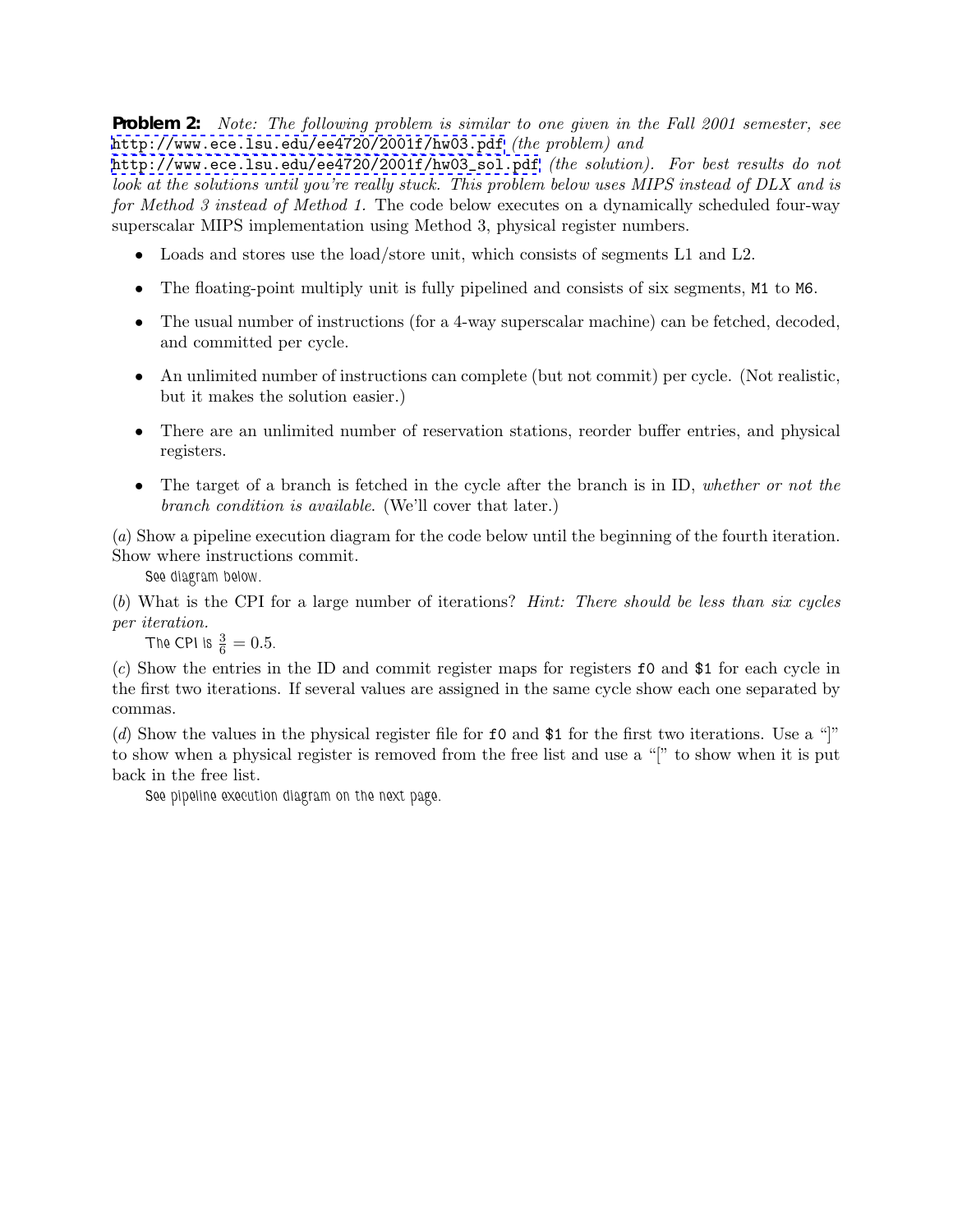! Solution LOOP: ! Instructions shown in dynamic order. (Instructions repeated.) ! Cycle 0 1 2 3 4 5 6 7 8 9 10 11 12 13 14 15 16 ldc1 f0, 0(\$1) IF ID Q L1 L2 WC mul.d f0, f0, f2 IF ID Q M1 M2 M3 M4 M5 M6 WC sdc1 0(\$1), f0 IF ID Q L1 L2 WC addi \$1, \$1, 8 IF ID Q EX WB C bne \$2, \$0 LOOP IF ID Q B WB C sub \$2, \$1, \$3 IF ID Q EX WB C # Cycle 0 1 2 3 4 5 6 7 8 9 10 11 12 13 14 15 16 17 1dc1 f0, 0(\$1) IF ID Q L1 L2 WB C mul.d f0, f0, f2 IF ID Q M1 M2 M3 M4 M5 M6 WC sdc1 0(\$1), f0 IF ID Q L1 L2 WC addi \$1, \$1, 8 IF ID Q EX WB C bne \$2, \$0 LOOP IF ID Q B WB C sub \$2, \$1, \$3 IF ID Q EX WB C # Cycle 0 1 2 3 4 5 6 7 8 9 10 11 12 13 14 15 16 17 1dc1 f0, 0(\$1) TF ID Q L1 L2 WB C mul.d f0, f0, f2 IF ID Q M1 M2 M3 M4 M5 M6 WC sdc1 0(\$1), f0 IF ID Q L1 L2 WC addi \$1, \$1, 8 IF ID Q EX WB C bne \$2, \$0 LOOP IF ID Q B WB C sub \$2, \$1, \$3 IF ID Q EX WB C # Cycle 0 1 2 3 4 5 6 7 8 9 10 11 12 13 14 15 16 17 1dc1 f0, 0(\$1) IF ID Q L1 L2 WB mul.d f0, f0, f2 IF ID Q M1 M2 M3 M4 M5 ... # Cycle 0 1 2 3 4 5 6 7 8 9 10 11 12 13 14 15 16 17 ID Map f0 99 97,96 94,93 91,90 \$1 98 95 92 89 # In cycle one first 97 is assigned to f0, then 96 (replacing 97). The # same sort of replacement occurs in cycles 4 and 7. # Cycle 0 1 2 3 4 5 6 7 8 9 10 11 12 13 14 15 16 17 Commit Map f0 99 97 96 94 93 91 90 \$1 98 95 92 89 ! Cycle 0 1 2 3 4 5 6 7 8 9 10 11 12 13 14 15 16 17 # Cycle 0 1 2 3 4 5 6 7 8 9 10 11 12 13 14 15 16 17 Physical Register File 99 1.0 ] 98 0x1000 **D** 97 [ 10 ] 96 [ 11 ] 95 [ 0x1008 ] 94 **[** 20 ] 93 **[** 2.2 ] 92  $\left[ \right.$  0x1010  $\left[ \right.$ ! Cycle 0 1 2 3 4 5 6 7 8 9 10 11 12 13 14 15 16 17